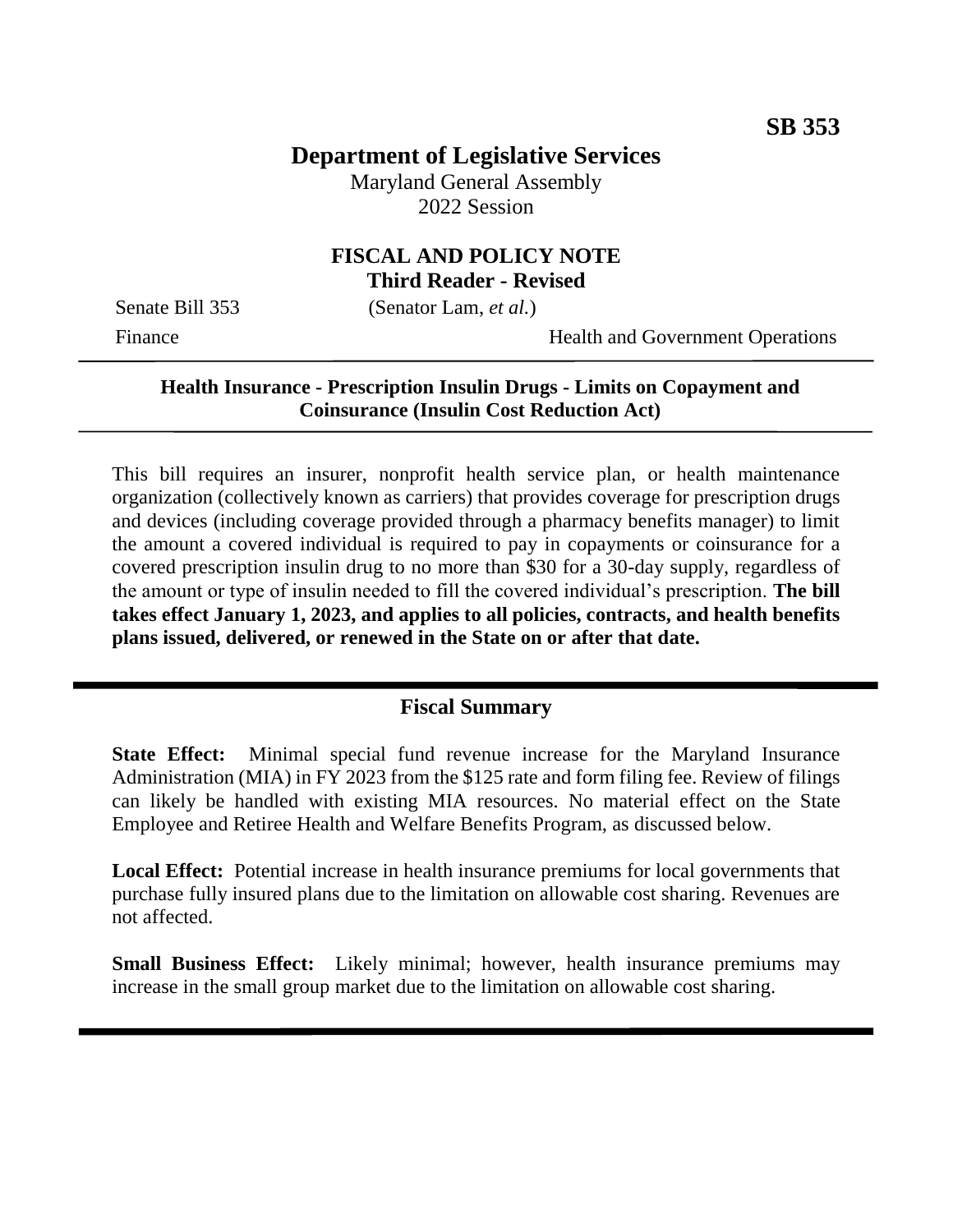### **Analysis**

**Bill Summary:** A carrier may set the amount a covered individual is required to pay in copayments or coinsurance to an amount that is less than \$30 per 30-day supply. A contract between a carrier (or a pharmacy benefits manager) and a pharmacy (or the pharmacy's contracting agent) may not authorize a party to the contract to charge a covered individual, require a pharmacy to collect from a covered individual, or require a covered individual to pay an amount greater than \$30 per 30-day supply.

**Current Law:** Under Maryland law, there are more than 50 mandated health insurance benefits that certain carriers must provide to their enrollees. This includes coverage for all medically appropriate and necessary diabetes equipment, supplies, and outpatient self-management training and educational services, including medical nutrition therapy. A carrier may not impose a deductible, copayment, or coinsurance on diabetes test strips, except for a high deductible health plan.

The federal Patient Protection and Affordable Care Act requires nongrandfathered health plans to cover 10 essential health benefits, which include prescription drugs. Diabetes equipment such as glucose monitors and insulin pumps are covered under durable medical equipment coverage for insulin-using beneficiaries, while diabetes supplies (insulin syringes, needles, and test strips) are covered under the prescription coverage for insulin-using beneficiaries.

A carrier may not impose a copayment or coinsurance requirement on a prescription drug prescribed to treat diabetes, HIV, or AIDS that exceeds \$150 for up to a 30-day supply of the drug. On July 1 each year, the limit on the copayment or coinsurance requirement must increase to reflect inflation, as specified.

**State Expenditures:** The Department of Budget and Management advises that copayments under the State Employee and Retiree Health and Welfare Benefits Program for preferred and generic prescription drugs do not exceed \$30 for a 30-day supply of insulin. Any impact on the program under the bill is anticipated to be minimal and absorbable.

## **Additional Information**

**Prior Introductions:** HB 134 of 2020, a similar bill with a higher limit on cost sharing, received a hearing in the House Health and Government Operations Committee, but no further action was taken.